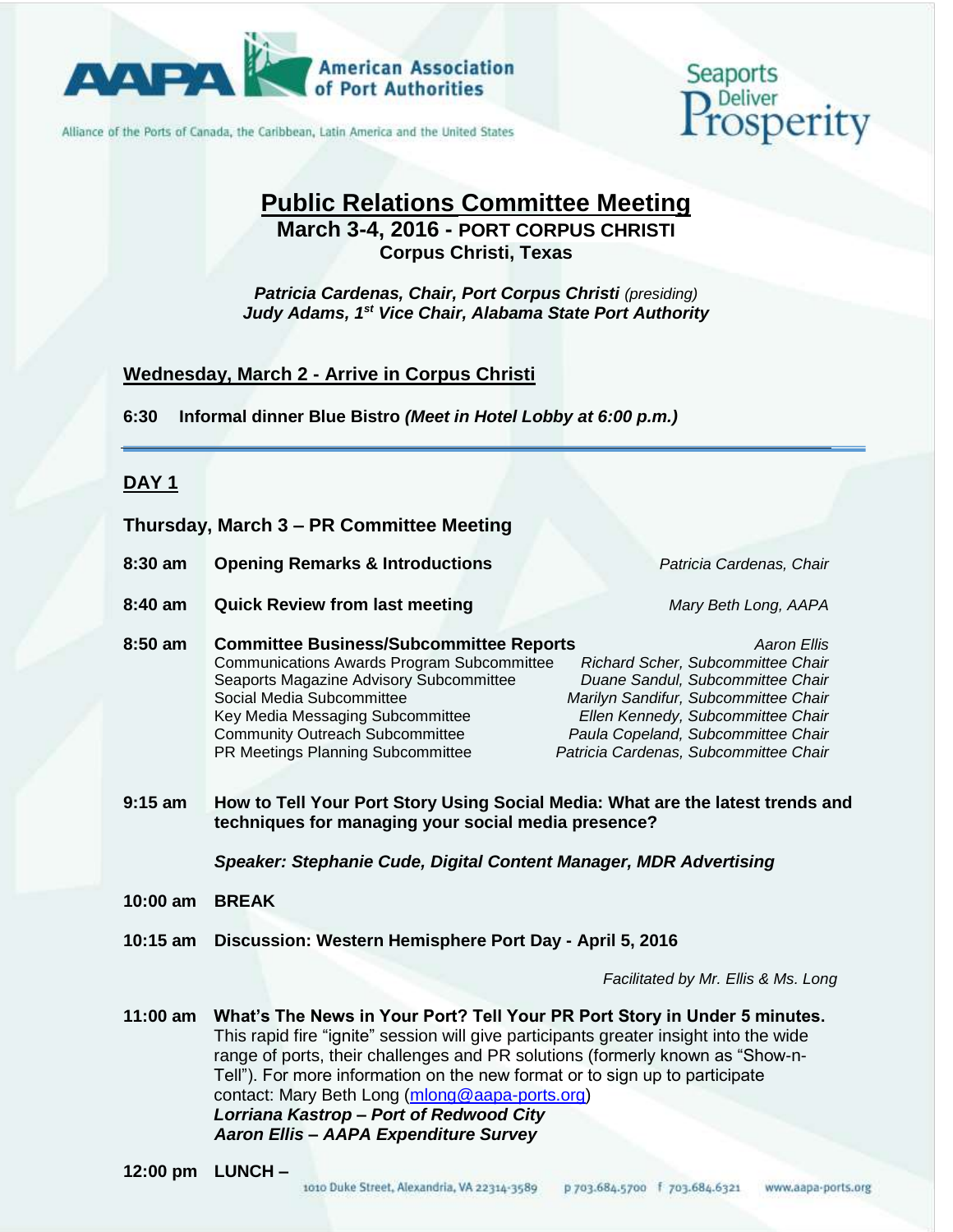**1:00 pm Port Education Outreach** *Facilitated by Michael Gold, Port of Long Beach* Share ideas and best practices regarding education outreach efforts at your port to elementary, high school and college level students. This will set the ground work for a more in-depth meeting on this topic sometime in the spring of 2016.

#### *Speakers: Mario Gonzalez, Port of Long Beach Gilda Ramirez, Port of Houston*

- **2:00 pm Brainstorming Sessions for Cargo Optimization Seminar** *Facilitated by*  Theme: *Social License to Operate Ms. Cardenas & Ms. Long*
- **3:00 pm BREAK –**
- **3:15 pm Using Videography to Create Awareness for Your Port w/o Breaking the Bank** *Speakers: Karl Strauch, Port Tampa Bay Patricia Cardenas, Port Corpus Christi*
- **4:00 pm Telling a Port's Environmental Story** Seaports are good stewards of the coastal environment and work with their local communities to improve and enhance the local environment. In this session, we'll discuss how to tell that story effectively. *Discussion of Port Efforts*
- **5:00 pm Adjourn**
- **6:00 pm Joint PR & Environment Committee Reception – Boat Cruise**

#### **DAY 2**

#### **Friday, March 4 - Joint Meeting of PR & Environment Committees**

In this half-day (morning) program, AAPA's Public Relations and Environment committees will come together to continue the discussion on communicating a port's environmental story. We'll begin with a general overview of environmental issues from the chair of the Environment Committee, then go on to highlight specific case studies that demonstrate effective use of communications to advance a port's environmental program and agenda.

- **8:30 am PR/Environmental Case Study and Discussion** *Port Corpus Christi* **Presentation:** Environmental Enhancement Efforts at Bulk Handling Terminal
- **9:45 am BREAK –**
- **10:00 am Port Environmental Projects** *Discussion Leader: Meredith Martino*

- **10:45 am AAPA Headquarters Update4**
	- **A.** 2015 Leadership Summit
	- **B.** New AAPA Website
	- **C.** Cargo Optimization Seminar June 7-8 in Jersey City, NJ
- **11:15 am Closing Remarks - Adjourn**